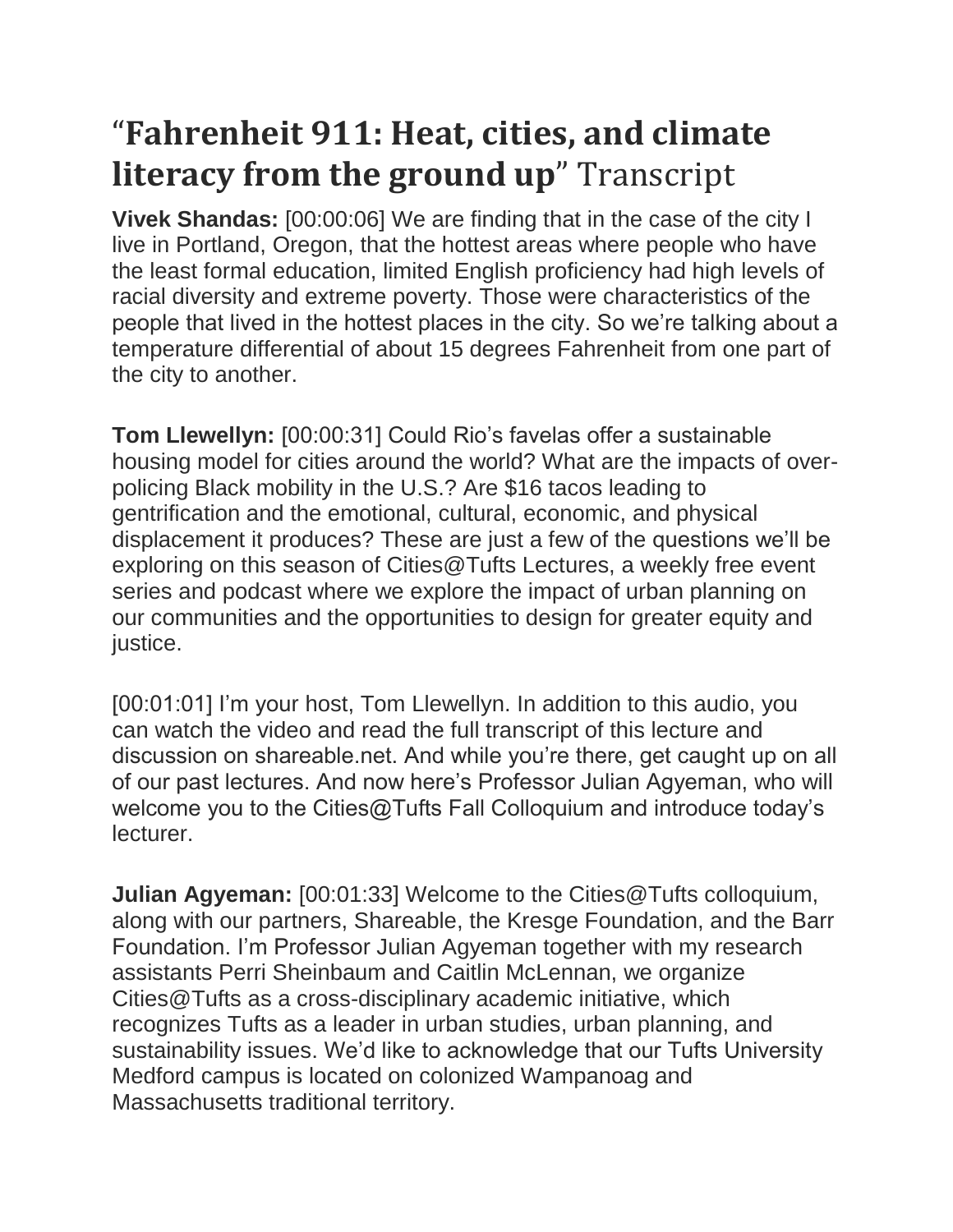[00:02:06] Today, we are delighted to welcome Dr. Vivek Shandas to be our last speaker of 2021. Vivek is a professor of climate adaptation and the founding director of the Sustaining Urban Places Research Lab, which of course, is Super Lab, at Portland State University. He works as an interdisciplinary scholar, examining the assumptions that guide decisions about the built environment, and he uses spatial analytical tools and policy evaluations as a means to identify socially inequitable outcomes in the era of climate destabilization.

[00:02:43] During his spare time as a father — Vivek, I'm surprised you have spare time — but during his spare time, Professor Shandas serves as chair of the City of Portland's Urban Forestry Commission. He serves on several national and local advisory boards and revels in the mountains and the waters of the Pacific Northwest.

[00:03:03] Today, Vivek will be speaking about differential climateinduced impacts on urban residents, including those who have been historically marginalized from decision making processes. So his talk is "Fahrenheit 91: Heat, cities and climate literacy from the ground up." Vivek, a Zoom-tastic welcome to the Cities@Tufts colloquium. As usual, microphones off, and please send questions through the chat function. Vivek, welcome to Tufts.

**Vivek Shandas:** [00:03:31] Wonderful to be here, Julian. It's an honor and a privilege to be able to speak to you from Portland, Oregon, which is an indigenous homeland and current homeland for probably more tribes than anywhere else is the historical record of North America. We have a high density of indigenous communities that currently live and have lived here for time immemorial. These include the Multnomah, the Kathlamet, the Clackamas, Tumwater, Watlala bands of the Chinook, the Tualatin Kalapuya, and many other indigenous nations that have lived alongside and live alongside the river known as Wimal, Nchi wana or the Columbia. It's really extraordinary to be speaking to you about some of these topics that are really right at our fingertips, right under our skin, if you will.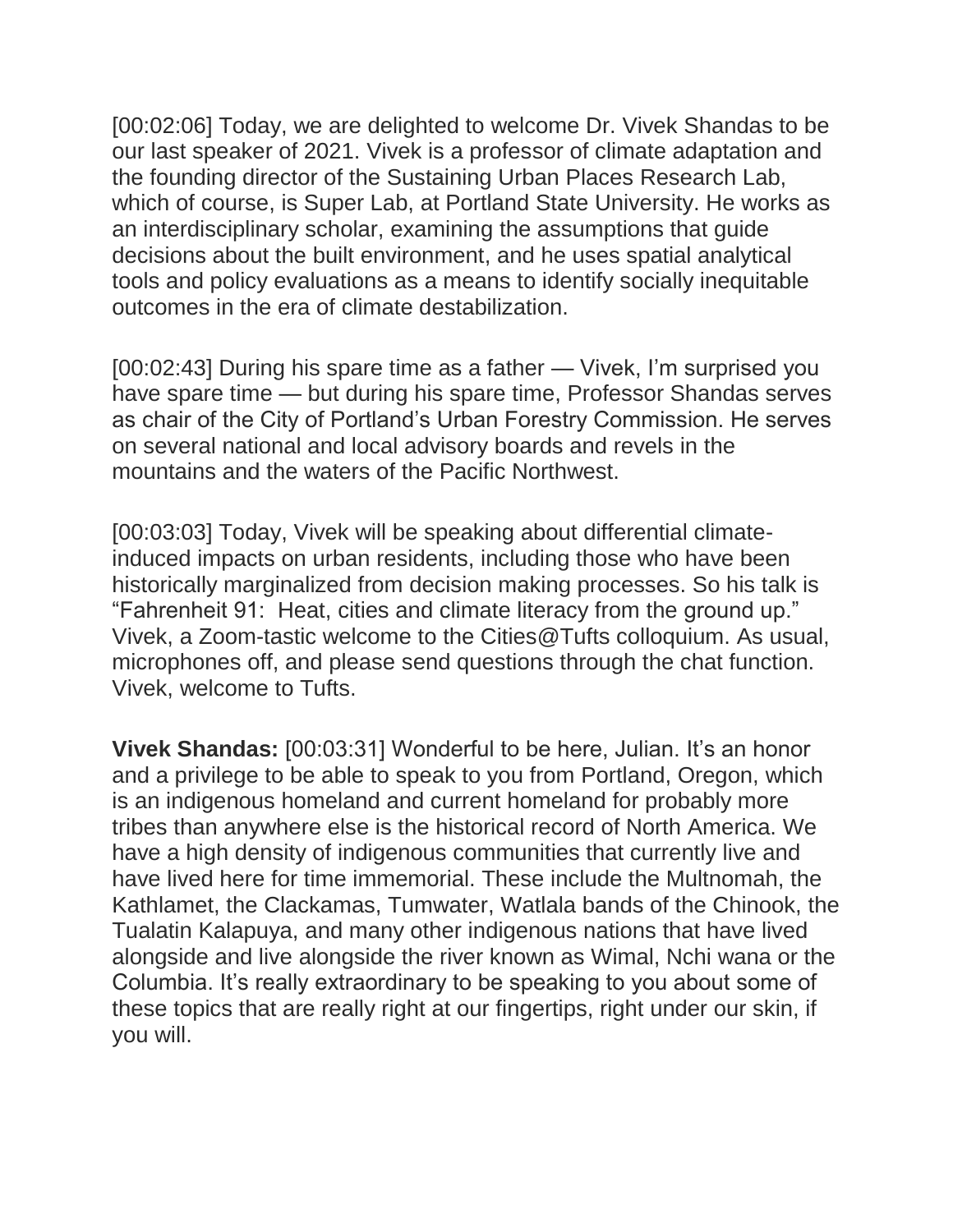[00:04:20] And I titled this Fahrenheit 911 for a variety of reasons, I'll get into in a minute. But I just want to let you know that these colloquia are really important to me to participate in. I've done several of these, and I think they really offer a means for discussing and thinking more broadly about topics that may seem mundane or sometimes forgotten, particularly in relation to justice, equity and belonging, which is going to be a big part of our discussion today. And I'd also — thinking about these is helping us to connect with each other about how these ideas or topics that I'll bring up today might be consistent with your experience about how cities, about how planning and about all the social engagements, interactions, policies, programs play out in some of our highly human-dominated landscapes. And then, of course, to establish a platform for us to be able to discuss further and into the future some of the points that I bring up today.

**Vivek Shandas:** [00:05:15] This is a work in progress. I will begin by that. You've already had conversations with folks, preeminent scholars in the field, talking about contested geographies, the commons, community engagement, the Global South climate action, gender and the invisible woman syndrome, natural hazards and equity, policing, green cities, urban resilience and justice. And I'm part of this long set of topics that are extraordinarily important for us to be touching on at this monumental time where we're seeing issues of climate justice, issues of racial justice, and issues of economic justice all coming together at a time where our institutions are really trying to hold on to long-lasting power structures that have been in place.

[00:06:00] And so I expect my work, as I was saying, very much in the making. And the Fahrenheit 911 is really meant to offer an indication into the kind of work that I do. It tends to be — it's a quantifiable number, right Fahrenheit 911, and it allows us to capture the differences among measurements of things. And so I've been spending a lot of my time thinking about what is it to measure things and how can measurements reveal the invisible and what is it that can help us advance? In terms of our discourse, our dialogue, our ability to make decisions that really center historically disinvested places, communities and often erased realities.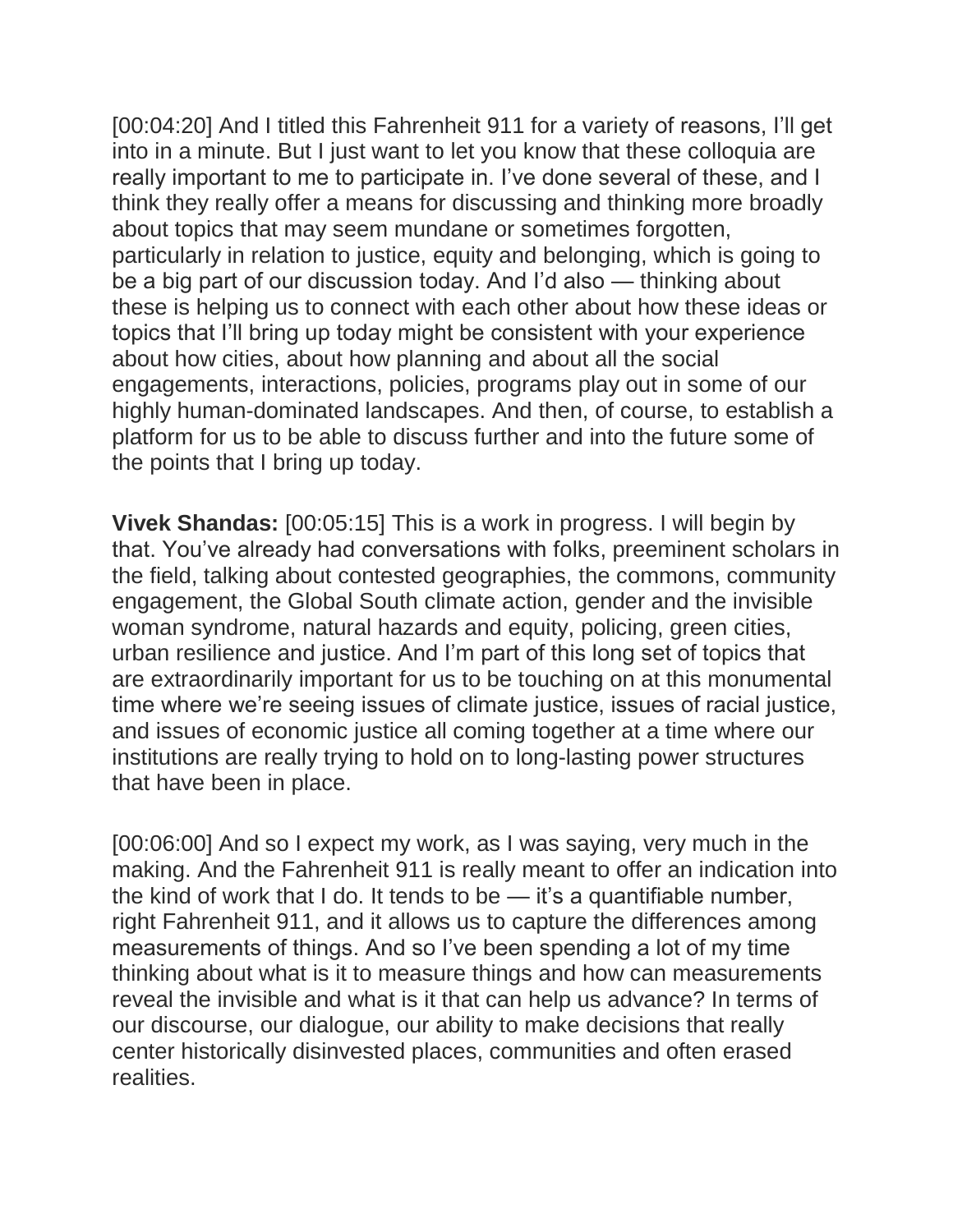[00:06:43] So climate literacy is another operative term that I use in this title, and that's perhaps a provocative approach to suggest that planners have a real need to develop skills around how do we enable climate literacy and climate literacy is, for me, really about identifying how an individual or community's ability to connect their personal and collective experience with the broader climate system. That ability is becoming far more important for us, as I'll argue today, to reconcile so that we can advance planning actions as well as city management in a way that is inclusive of communities that are hardest hit. As often the moniker goes, hit first and worst by a lot of climate-induced disasters.

[00:07:32] And finally, from the ground up Fahrenheit "911: Heat, cities, climate literacy from the ground up," because none of this work that I mention is really done without the community at the center of it. The people that are affected, being expansive, inclusive, equitable in our engagement processes is really at the core of the work that I'm hoping to talk with you and discuss with you today. So I'll talk for about — in terms of format, I'll talk for about 30 minutes. This is a work in progress. I welcome your feedback. I'm going to go ahead and share my screen now and provide you with some visuals that may help in grounding this work in this particular moment.

[00:08:16] I've talked a little bit about my background. I grew up here in the South Indian city of Bangalore for the first 10 years of my life, and I was constantly amazed by the interaction of people with a lot of ecology that was very present in our cities. I grew up coming home from school, for example, where my mother would be up against a kitchen wall as monkeys rifled through the kitchen cabinet, pulling out things and tossing it around and trying to chase the monkeys away with my school books and pots and pans I could grab — was really some of my earliest memories of interacting in a urban ecological system.

[00:08:56] Which then, as my parents immigrated to the Northern California town of Santa Rosa, I quickly had to reconcile these landscape and ecological differences that I would see around me, where landscapes were very prescribed and delineated into very specific sections where people could walk, where people in wheelchairs could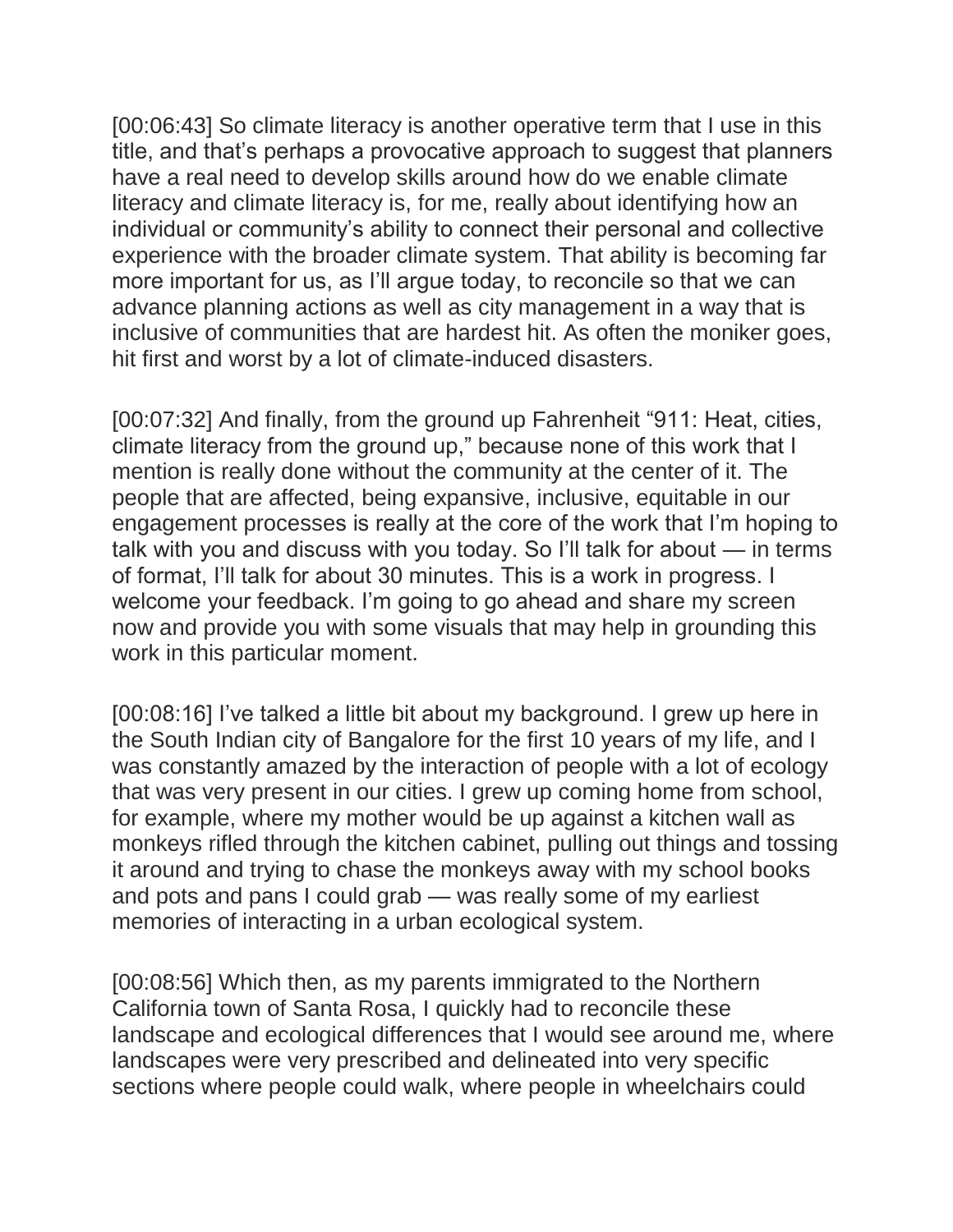roll, where cars needed to be parked, where trees had to be planted. It was very prescribed and it was very different from the kind of organic functional anarchy that often made up the city landscape that I had to traverse on my way to school each morning and back. And so part of my area of focus is really thinking about the notions of social change, adaptive management, community resilience and trying to think about grounding that within policy structures that generate distributional injustices.

[00:09:48] Julian Agyeman and others have been my mentors, intellectual mentors, in this work. Many folks, like Julian, are well ahead of their time writing about many of these topics for decades, and so I've been trying to build on that work, largely focusing on urban areas and landscape transformation, going back to my personal story there. And thinking about what power-sharing looks like, what centers of cultural diversity could offer a means for improving dialogue about the implications of local decisions.

[00:10:18] Trees have been a big prominent factor in my work. I serve on the Urban Forestry Commission – chair the Urban Forestry Commission for the city I live in, Portland, Oregon. I serve on national urban community forestry advisory boards. And so trees really feature prominently into my work, in part because I like climbing trees. I've always liked climbing trees. The last tree I went up was about 273 feet, and that was quite an experience to go up that high and feel that close to another swaying present and incredibly verdant part of the landscape. So I'm fortunate again to live here in the Pacific Northwest, where we have some big ones.

[00:10:56] So to jump a little bit into the more scholarly side of my work, I am situated in this place where landscapes are constantly viewed, from satellites, from drones, from on the ground experiences. And I really draw on many different methodologies to try to understand the distribution of landscapes, what's going on in them and what that tells us as emblematic of the priorities that we as a society imbue upon specific places in our cities. And so that's a theme that keeps coming up when you look at a landscape, for example, like this one, where there's an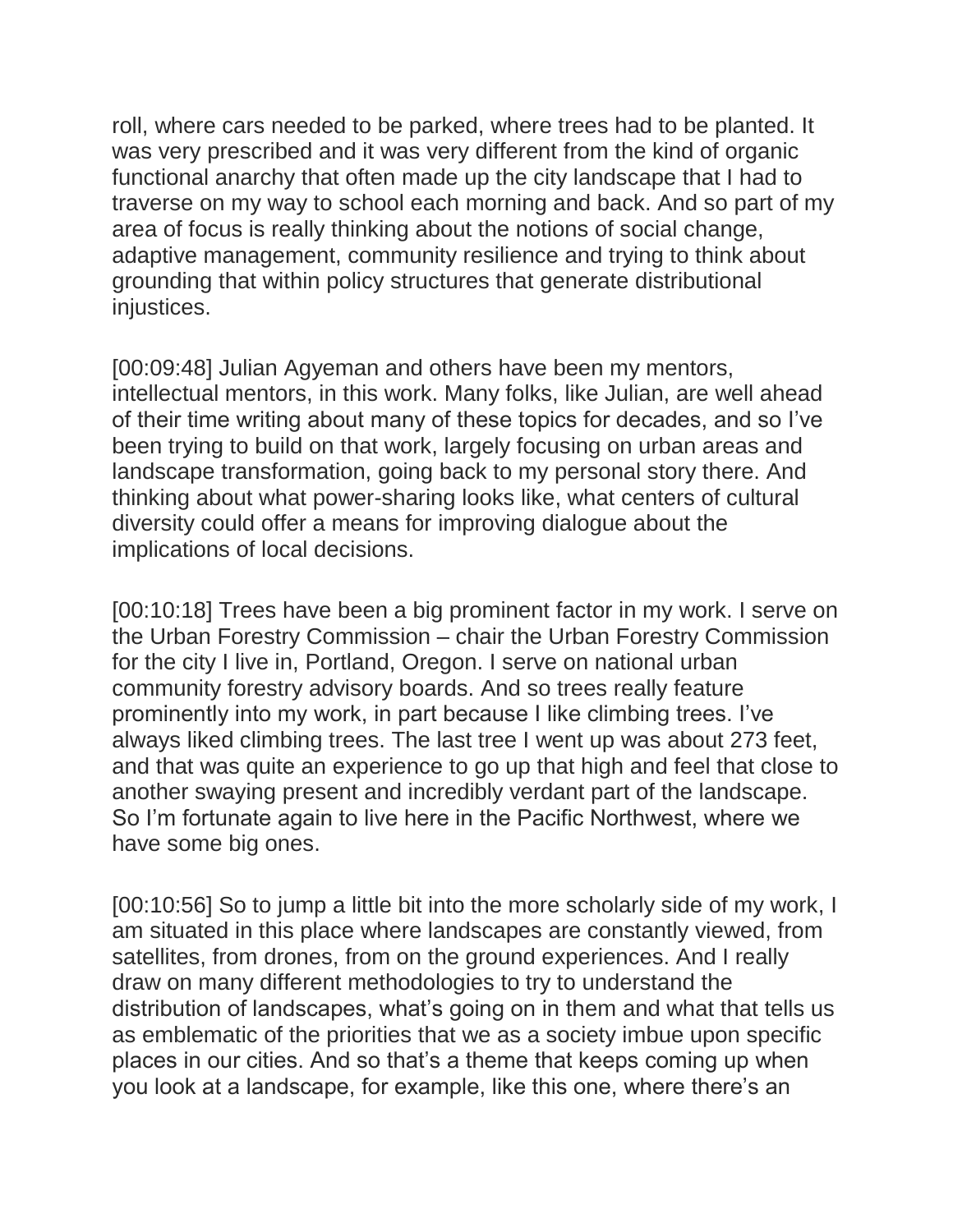open road, there are cars parked on the side, and there's one right next to it where you can't even really see the road because the dense canopy cover fills in the spaces above the streets.m And so these two neighborhoods — or these two streets — are very different in the experience that people may have walking on those sidewalks.

[00:11:52] Whereas in other places, very different landscapes, right? And we can juxtapose those two, which are less than a mile apart, and we can ask ourselves, what went into the creation of this particular landscape as opposed to the prior landscape? How did the decision making processes? What were the considerations made? What were the priorities that were brought to the table when these landscapes were designated, divided and so carefully prescribed in terms of what their land uses would look like? That is an incredibly, needless to say, powerful position for city planners and for urban planners and regional planners to be involved in.

[00:12:34] And I'm likely not saying anything new with this, though, what I want to kind of put this up against is what we are up against, and that is this moment of existential transformation of our entire planetary climate system, as you have heard from other speakers in this series. This is a time where we're seeing levels of greenhouse gases getting blanketed by the atmosphere and forcing that heating onto our planet, where we have larger amounts of that heat trapped in the atmosphere and more transpiration — evapo-transpiration occurring, more moisture in the air where greater amounts of water will fall over shorter periods of time, where more intense heat waves will hit, where we'll have a number of these varying effects of the climate happening very locally.

[00:13:22] And so when we're talking about a place that's designed in a particular way, how has the climate system been brought into the design of that place? How has the infrastructure been brought into its ability to mediate or moderate the amplifying temperatures? These are the kinds of questions that I think we're really up against here, and this again, is centered around the idea that we have a climate literacy challenge in our society, where actions are still woefully inadequate for being able to safeguard those hit first and worst in these events.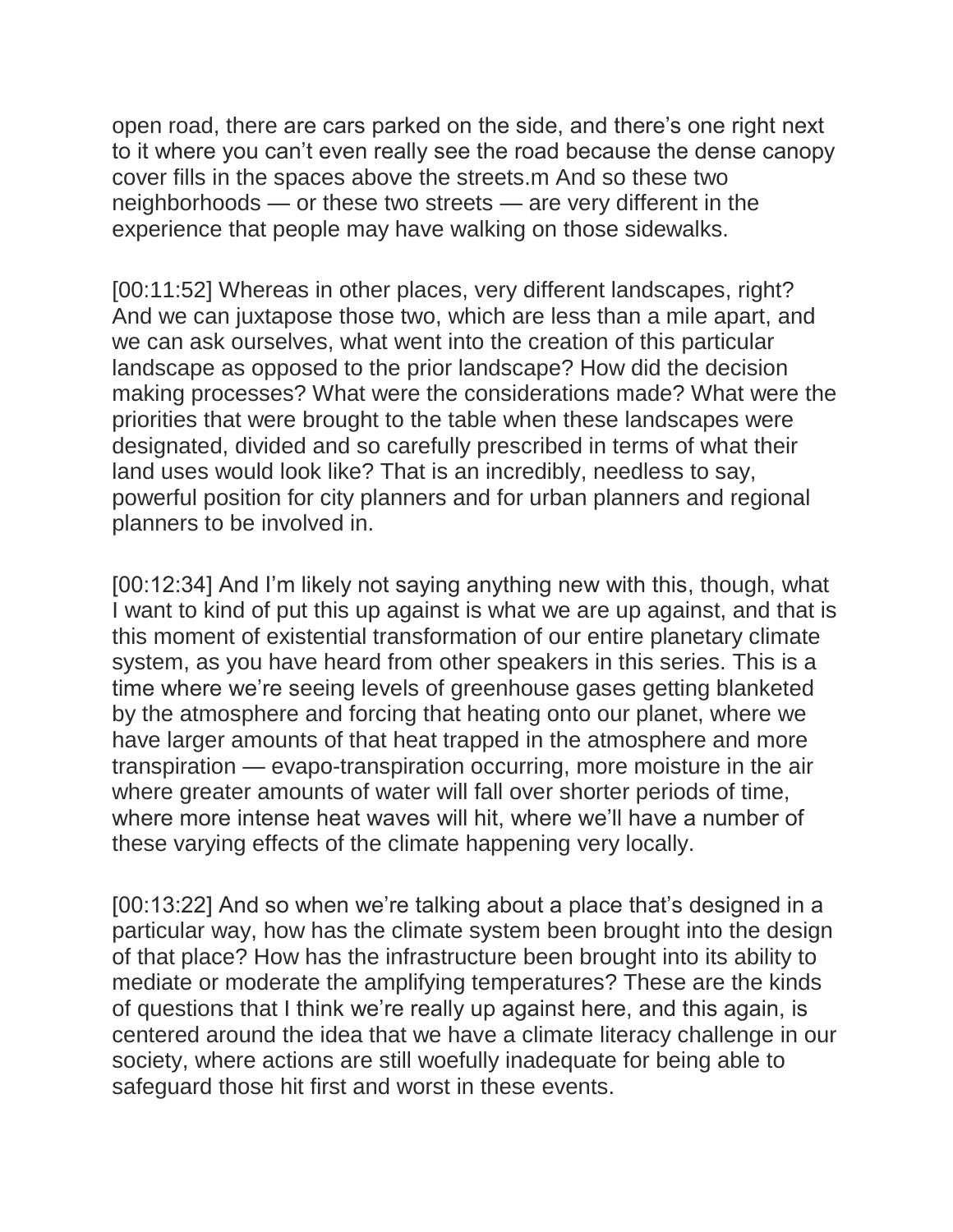[00:13:58] I happen to be focusing on this area of urban heat, which is something that is convenient because it's something we are measuring on our bodies since we were kids. And so it's very accessible to be able to talk about temperature with communities. And I found that to be an avenue through which I can have conversations about the climate without ever having to bring up climate change. And that's been really helpful for me. And I'll intersperse little bits about how heat and climate and city infrastructure have been interacting. And what I found to be helpful and not — again happy to have facilitated discussion after these few remarks.

[00:14:39] So let me just jump into a little bit of a provocation that I'll start and end with. Lots of words on this slide, but I just want to suggest to you that right now, if I step back from what I see, one foot in the university and one foot in advising in a consultancy, I work a lot with community-based organizations, a lot with municipal agencies. I have a real privilege into having an insight moment into workshops occurring with actual planners. And so the three areas that I keep seeing planning and climate interact is this area of scientific industrialism, which is really about smart cities, autonomous vehicles, decarbonization and a lot of technology being pushed into the climate agenda and planners coming along with that.

[00:15:21] And another side of it is also this idea of community governance. We have Lots of literature and scholarship spent on this and really thinking about institutional design, stakeholder engagement, collective coordination, lots of those kinds of challenges being addressed in this area of climate action. Then there's a third that I would suggest is this idea of deep ecology, the idea that we're talking about nature-based solutions, ecosystem management, environmental sustainability, all those things really being brought in as saying, these are the answers, these are the policy directions that we need to be considering when we are talking about destabilizing climate and ways in which we can enable safeguarding of our cities, our infrastructure, our communities, our ecosystems.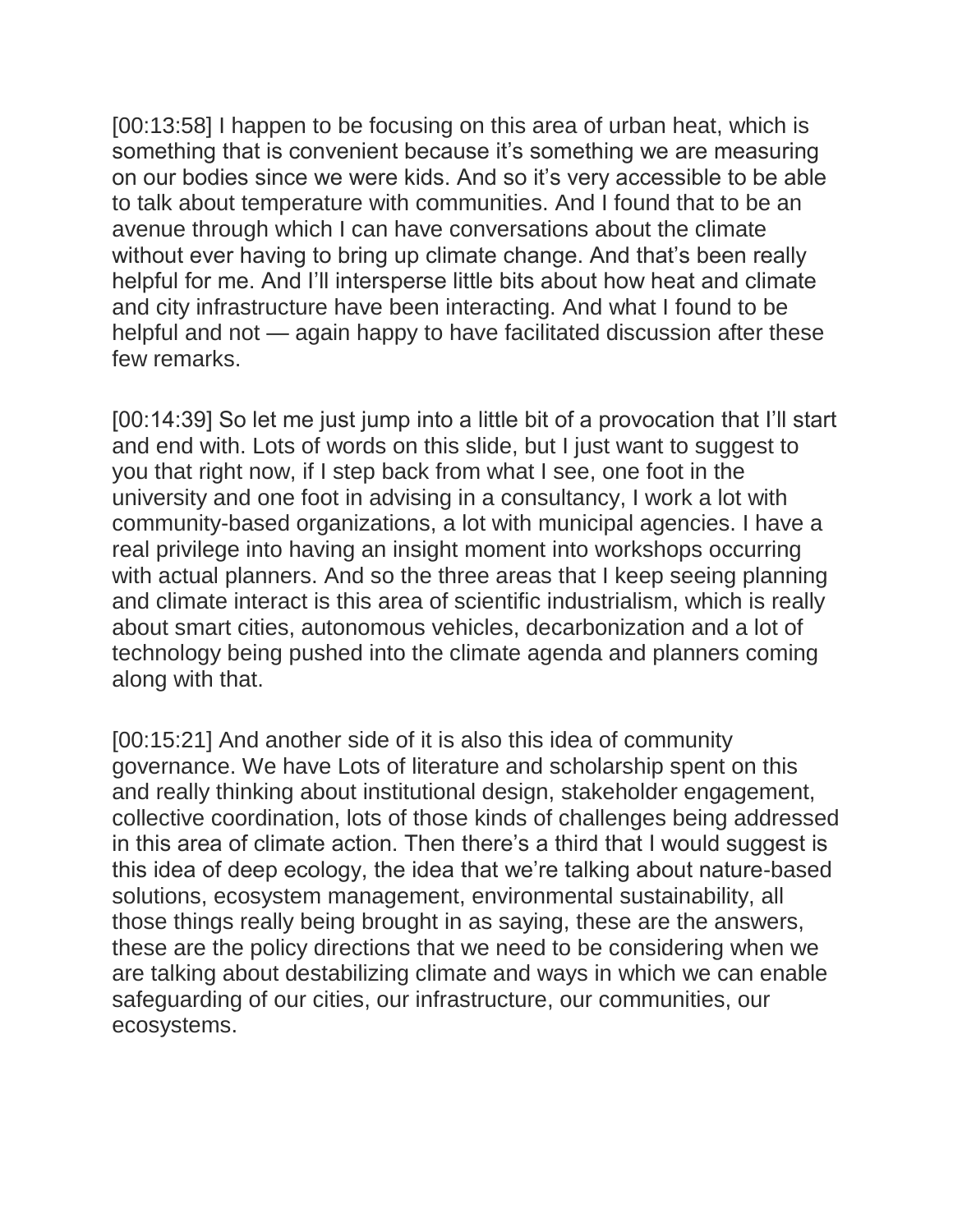[00:16:05] And so these three, I would suggest, is at least general buckets that we can start thinking about the current way planning practitioners are negotiating some of these uncertainties. These have been policies and programs kind of followed, depending on which paradigm you really are holding on to or which paradigm the City Council or County Commission is holding on to. And these have been criticized from a variety of perspectives. And I don't want to spend too much time on that, though I do want to get into the idea and suggest to you the idea of climate literacy as being an emerging paradigm that is almost a bridging paradigm that will need to have planners trained in and engaging around so that we can be better equipped to address some of the challenges our cities and their inhabitants are experiencing.

[00:16:52] Three things about this climate literacy piece is it's about the language of climate change and how that's reflected in policies and programs. We see reviews of climate action plans that have been done by several scholars getting at this particular piece. We would want to bring this notion of centering historically marginalized, dismissed or disinvested populations into policy processes and project specifications. And then we'd want to think about policies and programs that integrate evidence-based climate solutions. Those are three areas that I think are really going to enable communities to be more literate and to be engaging in the conversation of climate more generally, which planners can help to mediate.

[00:17:32] So with that, the thing we've been doing to kind of advance some of that work is to move into this area of community-based participatory climate science where we're attempting to provide a platform for communities to go and do a joint fact-finding approach where we provide very simple instruments for communities to go and collect temperature measurements, as we're talking about Fahrenheit 911, about measuring things, going out and actually trying to engage in what is the temperature of this place and how is that different from another place?

[00:18:09] And so this has been a very robust process. We've been engaging communities. We've engaged about 50 different cities and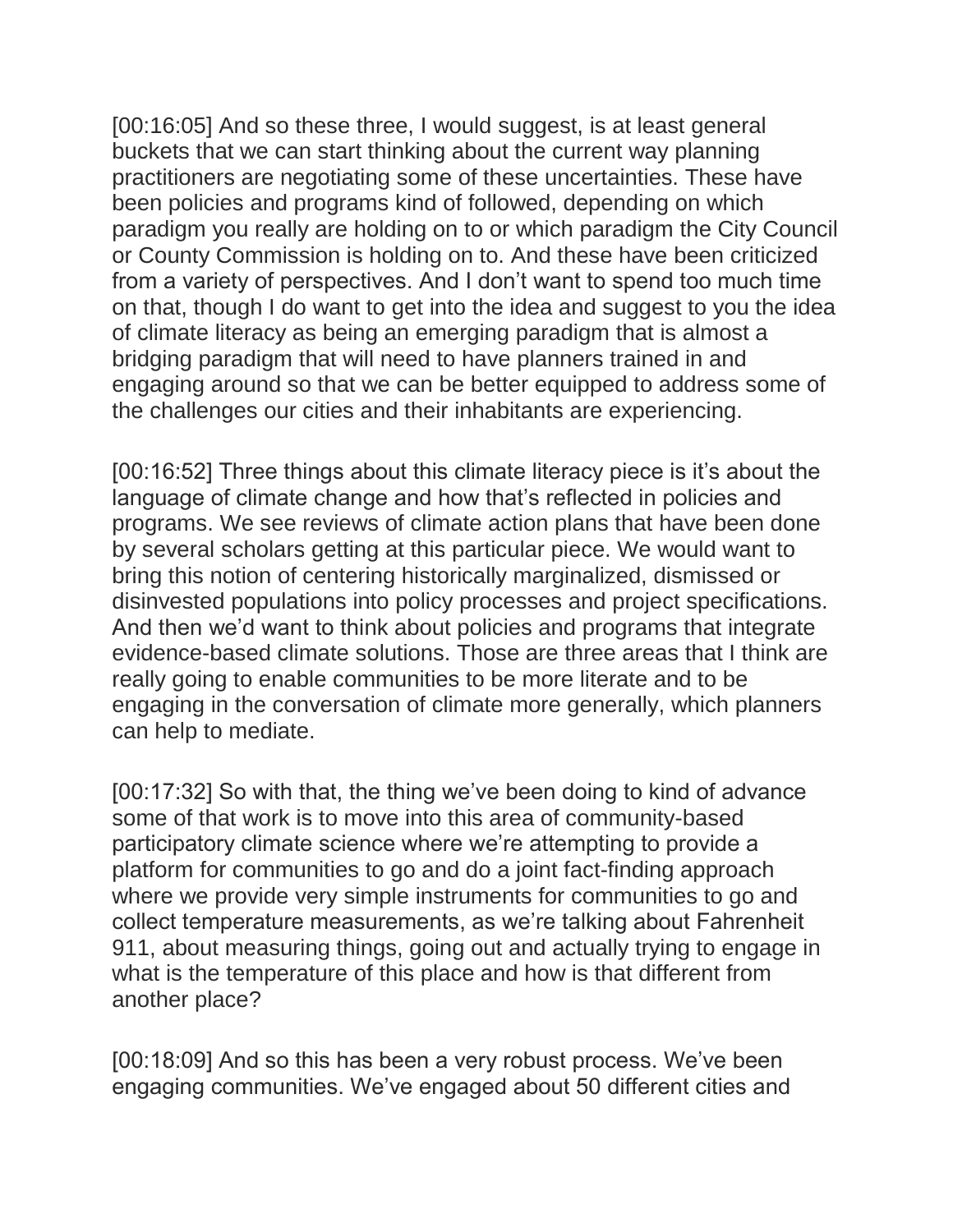regions across the country. We're doing these more internationally in 2022. And so it's been a really — how do I put it? It's been real. We've been really engaging in conversations about why some areas are different from other areas. And that conversation is, I would argue, some of the most important aspects of building a climate literacy from the ground up.

[00:18:40] And so these little measurements, these little snorkels that you see on the car go out and they collect — just don't need to get into the mechanics, we have many papers on this — but they collect temperature, humidity and more recently, air quality measurement every one second. And we do this in the morning, afternoon and evening, collecting hundreds of thousands of measurements around a municipal region. And we end up doing some fancy math and mapping processes as the socio-spatial scientist that I claim to be. We describe what temperatures look like in the morning, what temperatures look like in the afternoon and what temperatures look like in the evening.

[00:19:17] This is what people experience. It's not the surface temperature, it's actually the air temperature, and we see that that varies quite a bit from neighborhood to neighborhood. And it wasn't until we actually put these maps in front of community members and said, Hey, this is what we're seeing in your region, and community workshops, we'd immediately get into the question of why do we see these patterns and what's going on beneath that heat? Who's living there? And when community members asked us to dig into that a bit more, we looked at this in several cities and we are finding that, in the case of the city I live in Portland, Oregon, that the hottest areas were where people who had the least formal education, limited English proficiency, had high levels of racial diversity and extreme poverty. Those were characteristics of the people that lived in the hottest places in the city.

[00:20:07] So we're talking about a temperature differential of about 15 degrees Fahrenheit from one part of the city to another. Which was surprising for a lot of folks because that wasn't something they had really reckoned with. And they're asking questions like "Wait, my neighborhood, that's why I keep going over to my friend's house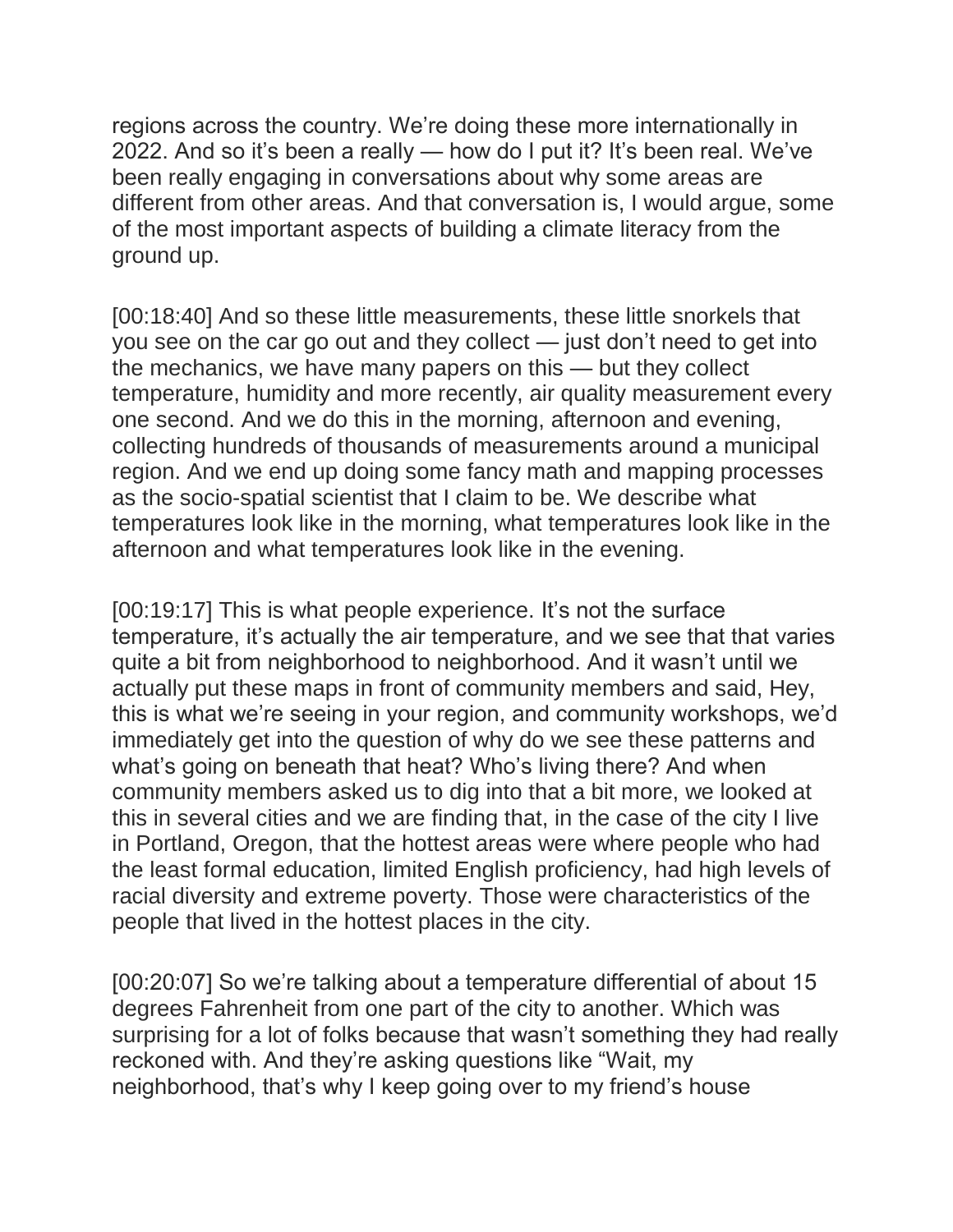because my house is a lot hotter than my friend's house," and "I've always known that throughout my life." And so these realities of individual experience interacting with the climate system were starting to be revealed as we were digging into this a bit more.

[00:20:41] We went a little deeper with this and we started asking questions of why were these patterns so consistent across the entire country, where air temperatures, surface temperatures, and sociodemographics were often suggesting that historically marginalized communities were living in places that were the hottest? And so we looked to federal housing policy back from the 1930s, which many of you, if you're working in cities, you're probably well aware of — I don't need to get into this in too much detail, though happy to as well — but this idea of redlining, the idea that each city was through the homeowner's loan corporation and the Federal Housing Administration would be divided into four different grades, Grade A being "the best," where investments would go in, where mortgages would be backed, and where communities would have a lot of wealth generation capacity.

[00:21:37] This is also a Grade B, which is considered "still desirable," in the official language of redlining, and that was still places where mortgages were backed, where a lot of these particular areas and cities were designated. A Grade C, which was definitely declining in the language and importantly, Grade D, which is the red areas, which is where the term comes from. Red Line — where investments were essentially not provided, not given, not instituted in any way. And so what we see from that is that these four areas of cities really allow us to start thinking about how temperatures vary from one part of another. Did that policy that went from 1930s all the way to 1968, where it was removed as part of a number of civil rights actions, including the fair housing laws that came in in the mid-1960s, and yet, can that particular policy over those decades cast such a long shadow to where we can start seeing the imprint of today's climate on those neighborhoods?

[00:22:38] So we delved into this in about 2016, 2017, and we essentially started looking at 108 cities across the country. And what we found pretty consistently in these 108 cities was that the amount of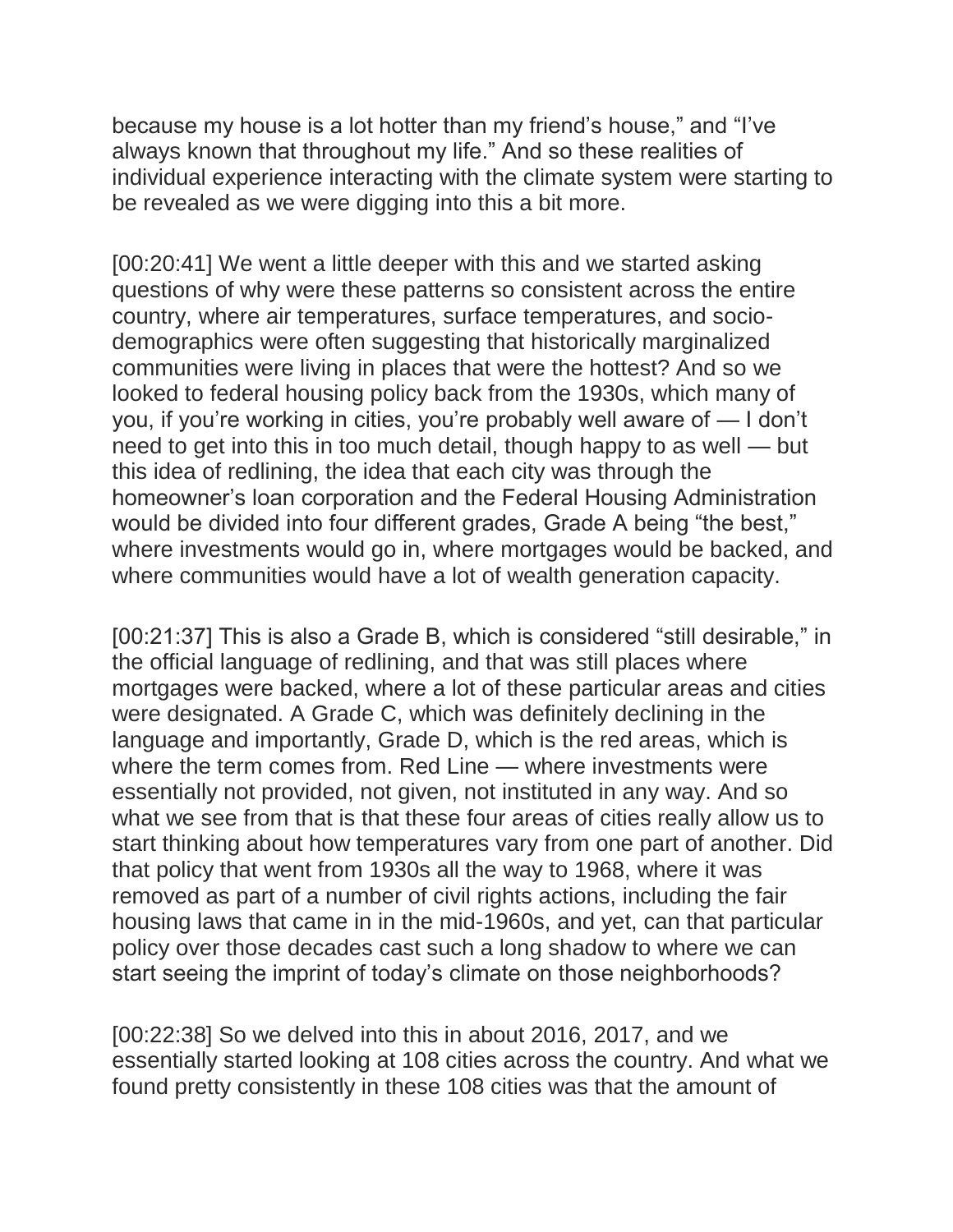green space, that was a good indicator for us to see what was going on there, varied where the A areas, that's the invested areas, if you will, were consistently having far more green space than their redlined counterparts. This pattern held out regardless of whether we're talking about the Midwest, the Northeast, the West, the South.

[00:23:15] And similarly, when you look at the amount of green space there as well, the A areas tended to have, on average, more green space than impervious surface. That's the asphalt, the concrete, the materials that make up neighborhoods that really amplify heat. And so we see that the D areas, the impervious surface that amplify heat are two to three times the amount as the amount of green space in those.

[00:23:44] And when we looked at temperatures across the region, we also were very — this landscape reflected exactly what we saw in temperatures where temperatures were much hotter in those D areas consistently. And, in fact, they were upwards of about six degrees Fahrenheit, hotter across the 108 cities than their green-lined areas. And when we looked at the landscapes themselves like, actually, what's there, going back to my interest in negotiating landscapes, was that the amount of asphalt and pavement, clearly much higher in D graded areas, as well as C graded areas, large scale housing projects, highway projects, big box stores where more consistently present in the C and D areas, industrial facilities often were right adjacent to residential facilities in the C and D areas, as opposed to the A and B areas. And then, of course, the lack of green space that we've been able to quantify and other papers and scholarship that's come since have corroborated those findings.

[00:24:46] Interestingly, the city that I live in ranked top of the list of the difference between D-graded areas and A-graded areas in terms of temperature. We found a Fahrenheit difference of almost 13 — 12.8 degrees Fahrenheit in Portland, Oregon, Denver, Minneapolis, all were ranked according to that temperature difference. And ever since this paper was published in 2020, we've been digging into case studies of individual cities to try to understand what was going on during that period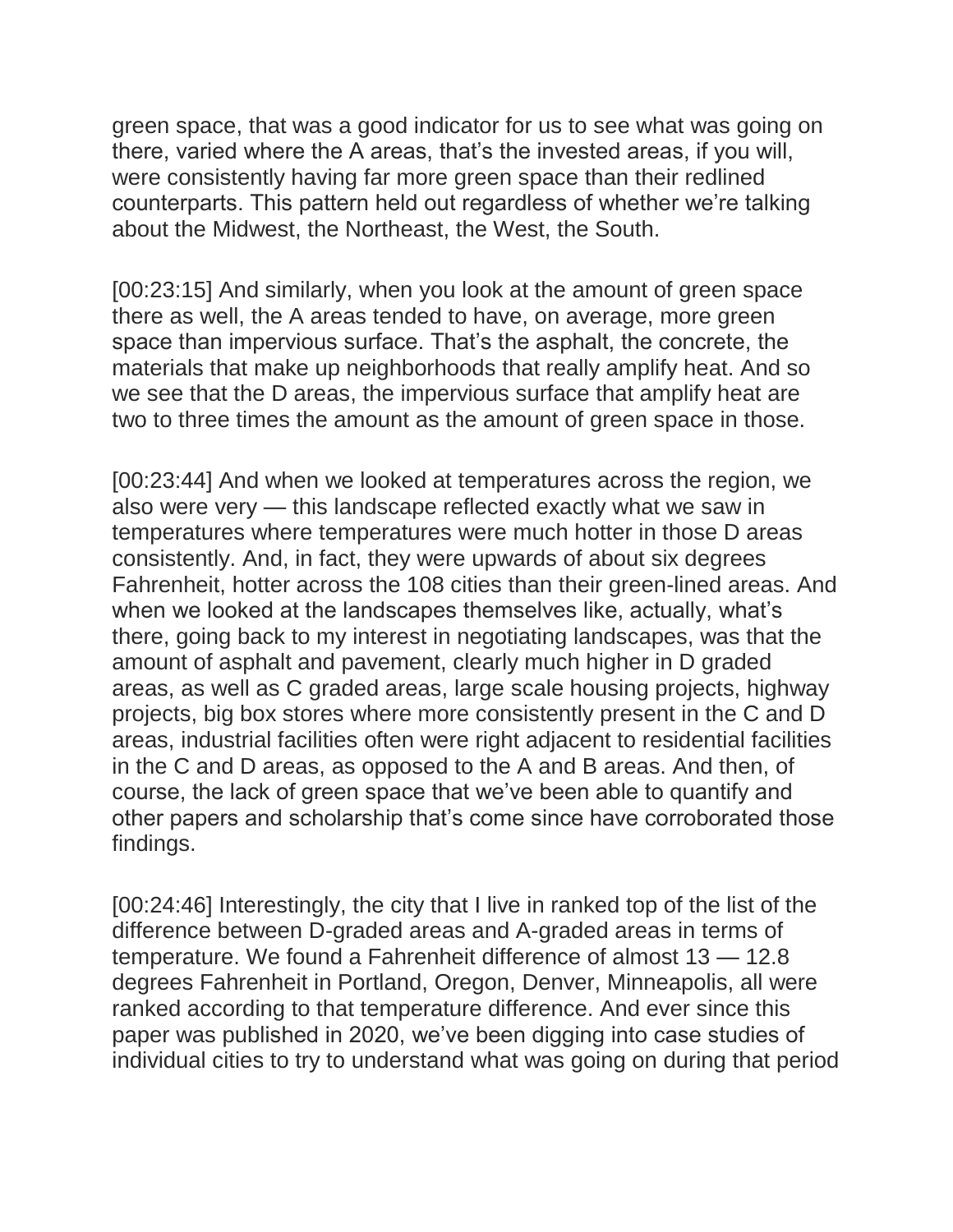and what is actually going on today to suggesting these differences in temperature.

[00:25:22] And so we asked the question of what's going on today in these A, B, C and D areas? And we looked at census data just looking at population change from 1980 to 2020 — a forty-year period, well after redlining was abolished. And so what we see, and if you excuse the typo here, these are percentages on the y-axis — zero, 10 percent, 20 percent, 30 percent, and Home Owners Loan Corporation, that HOLC grade along the x-axis. And if you look at these, what we're seeing is the population change in the C and D areas seem to be far greater regardless of the city we're looking at.

[00:26:00] I've just got images here from West Coast cities, but we've done this across the country, whether it be Oakland, whether it be Los Angeles, whether it be Berkeley, whether it be Sacramento, whether it be Portland — we're seeing pretty regular patterns, pretty consistent patterns that the A areas and B areas are often almost walled off to other density programs and ordinances and policies that are established in all of these cities. And yet somehow that density is ending up and in these particular C and D areas, which, as you might imagine, is squeezing out the ability to do anything else as in terms of parks, open space, street trees, etc., in many of these neighborhoods. And so not only are they starting off with more asphalt and more concrete, these can be areas they're now being subjected to policies that amplify temperatures through greater densities with little regard to the heat and climate impacts that might befall the communities living there.

[00:27:04] This became all too real this last summer, when we had a historic heat dome come through the Pacific Northwest and the places that in 2009 I had identified through a study where we anticipated the largest number of fatalities to occur as a result of the built environment and the social demographics, those were the exact places almost down to the individual parcel where we were able to identify folks were going to die in this last historic heat wave, and we have records of upwards of almost a thousand people in the Pacific Northwest died. And in that short period, starting in early July, all the way through to mid-July, this 2021.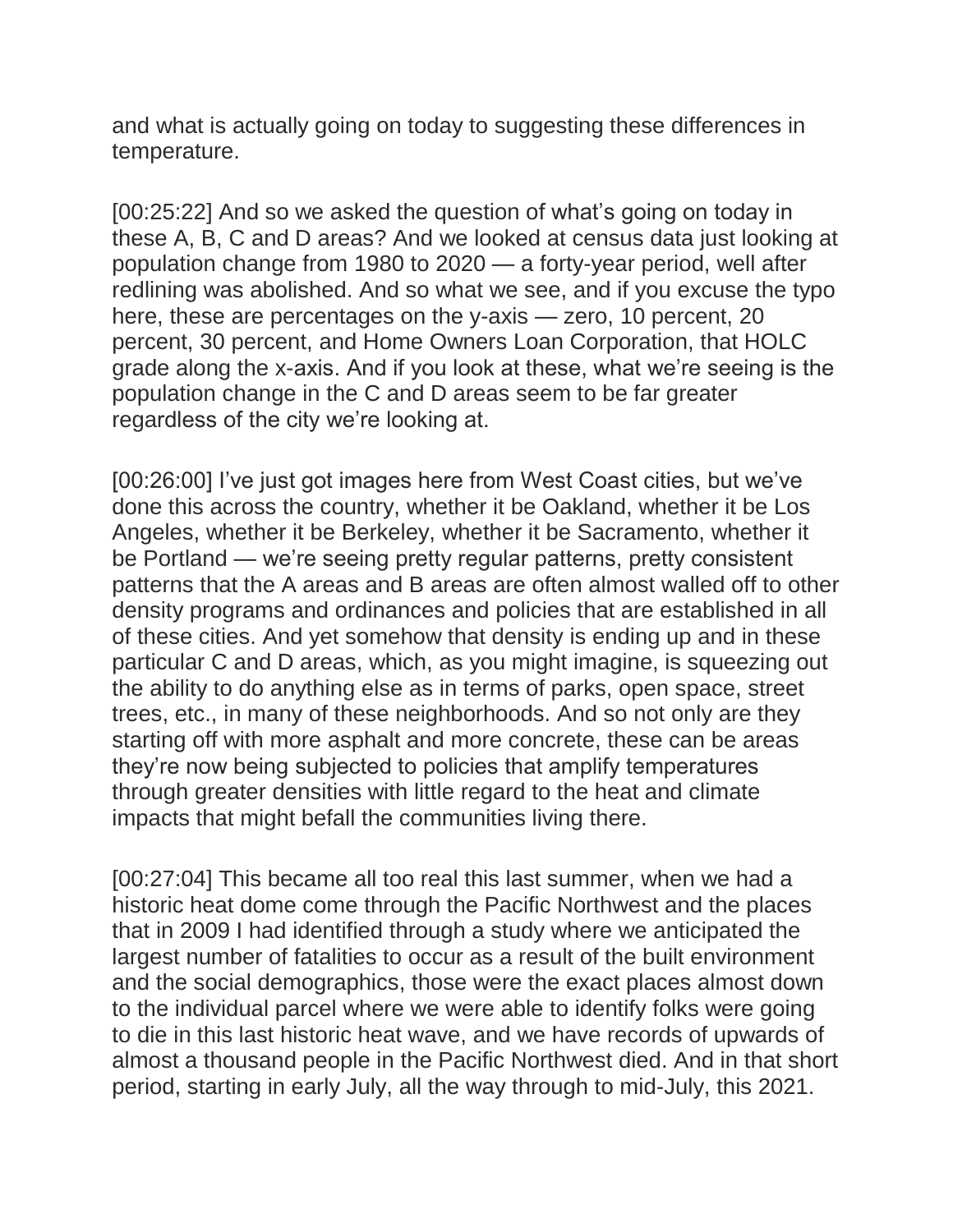And so this perpetual impact of climate in relation to human vulnerability is something that I think behooves urban planning agencies, city management programs to really reconsider as we're moving into this climate age.

[00:28:03] A friend and colleague, Chris Shell, put out a paper recently that also looked at this similar relationship and on a broader more conceptual level, connecting notions of environmental justice and social justice through this series of layers. And it was uncanny how both of our thinking around this really came together at the same time. And we've been in conversations about how to deepen this work in the coming years, where systemic biases underlying the way we think about our neighborhoods, who has access to green space, who is segregated, what resources are allocated to certain neighborhoods, what political representation — a very timely topic — is provided to this particular neighborhood or this particular region and how that plays out in terms of what's on the landscape, things that folks like me can measure relatively easily. And so that helps us to then get into a deeper conversation about how these systemic biases have now led to specific patterns that we can see a lot of human health and infrastructure impacts emerging from.

[00:29:09] And so let me close out here, the last couple of slides, and just saying that we're seeing this and one of the ways I'm seeing urban planners respond to this work is saying, Hey, let's throw a bunch of trees at it. You said there were no trees there, let's just throw a bunch of trees at it. Though keep in mind that the neighborhoods that have been disinvested in are also places that have a lot of distrust in governmentsponsored programs. And so bringing a bunch of trees through a greening urban forestry initiative into a neighborhood that has already been dumped on and dismissed and disregarded — disinvested over time — is really salt in a wound, right? And so really thinking about how advancing cooling interventions would really first even center and begin with a community-based approach is where this ground-up term that I'm using for this particular talk is oriented.

[00:30:02] And so whether it be transportation, whether it be trees, whether it be community awareness, whether it be the built environment,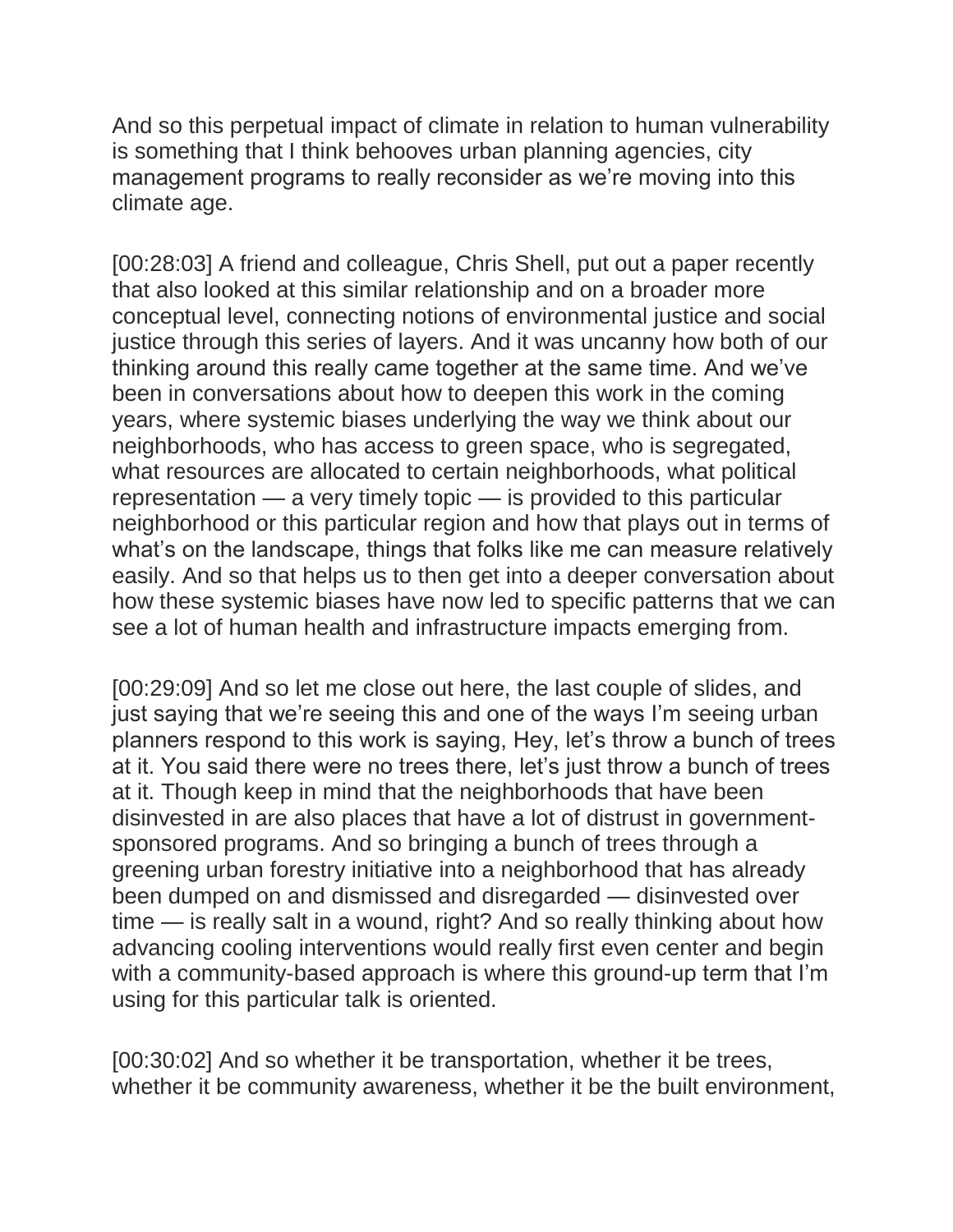housing policy, etc., one of the things that keeps coming up is in what ways can climate literacy find its way into adaptation interventions? So where is the role of the planner? What is the interaction between the individual lived experience and the broader climate system that we can help in facilitating those conversations?

[00:30:26] So let me close out by just offering three provocations, the first being that the same systems that created the inequities that our work is attempting to show have not changed. We're seeing the same patterns play out in terms of the density measurements, in terms of where trees and green spaces are found even today, as we did almost a century ago. Provocation one. Provocation two — as I was just describing, simply moving green space or simply trying to apply these cooling interventions or climate interventions more generally and to disinvested neighborhoods without active engagement can really further exacerbate these inequities.

[00:31:06] And finally, really, what our work is really trying to do is a lot more of this community-based, participatory approach where we're trying to engage individuals and communities at the neighborhood scale and centering what their needs are in relation to some of the power-sharing questions that come up about who makes the decisions about what happens to this neighborhood and how do we create a space for that conversation that allows us to be recognizing some of the historic challenges and injustices that this neighborhood or this community has faced. And so that's what I have for you today and I want to open it up for a conversation — I know we have a little bit of time here. And really eager to get your reaction on some of this stuff and seeing where we can go with it.

## "**Fahrenheit 911: Heat, cities, and climate literacy from the ground up**" Discussion

**Julian Agyeman:** [00:31:57] Great. Well, thanks, Vivek. Fantastic presentation. And you know, when you mentioned the word heat, it really just took me back two days. You might know I'm on the Boston Mayor's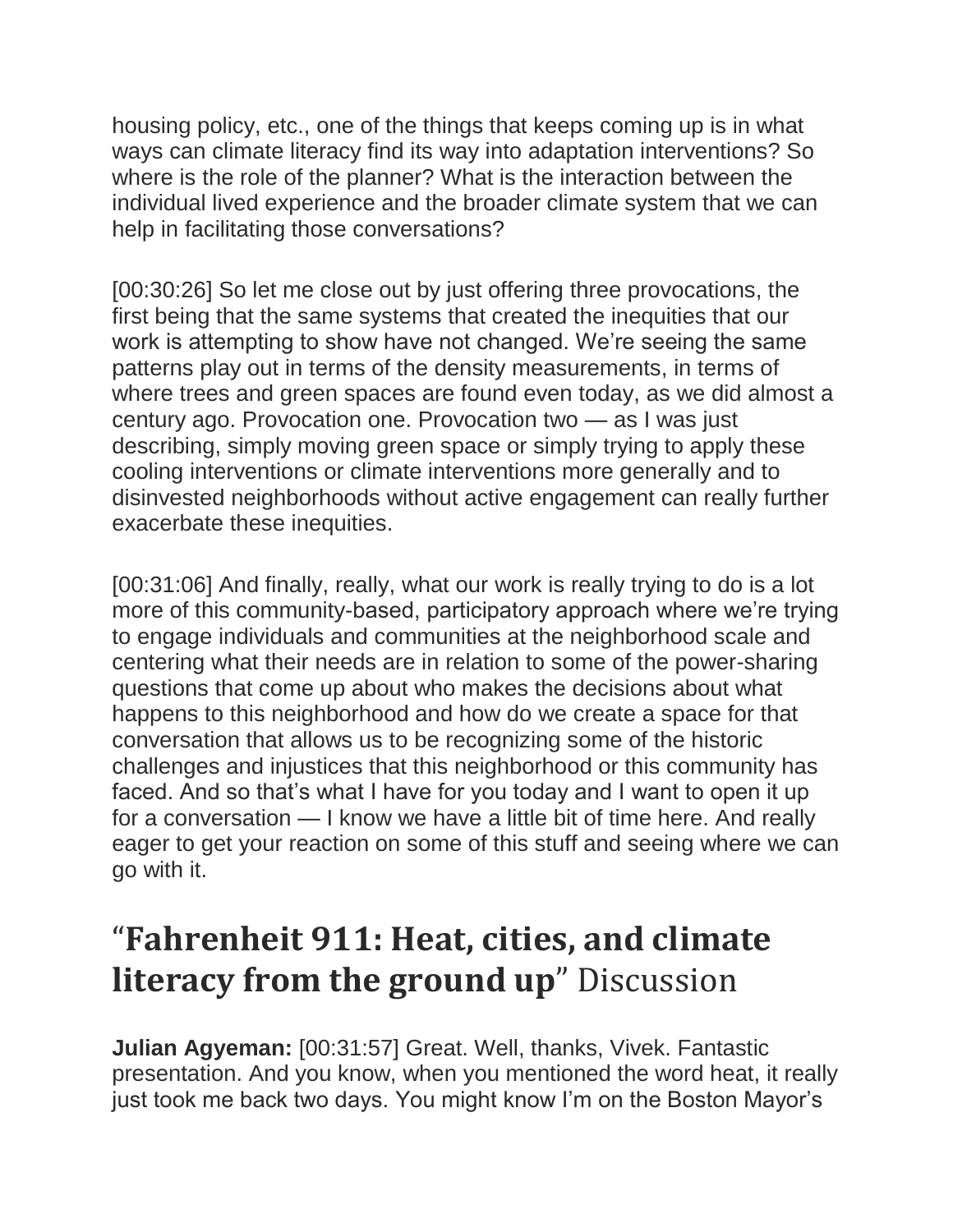Transition Committee and we have a meeting on climate justice in the Green New Deal. And one woman from an environmental justice organization and an environmental justice neighborhood in Boston, she said exactly what you said. She said the word heat has got such currency in communities. Don't talk about climate change, talk about heat. So, Vivek, absolutely great point.

[00:32:32] We have a question here from UEP alum and senior planner in Cambridge, John Bolduc, who says it seems like there could be a fourth quarter to Vivek's pie chart that covers social processes. I think the work of Eric Klinenberg (Heatwave) and Daniel Aldrich on social capital relates very directly. Do you have anything you could say on that?

**Vivek Shandas:** [00:32:56] Oh, my goodness. Yes, there's so much that can be said about this. I was really struck, and I want to maybe tie a couple of different comments here together in that. We're coming out of a historic event in the Pacific Northwest, and part of what was just uncanny was the similarity to the Chicago '95 heat wave in terms of the people who died, in terms of the places that were most impacted, in terms of the social processes of community members feeling apprehensive about being able to actually go out and find a cooler place to be.

[00:33:27] And those were the same processes twenty-six years later that played out here. And what was remarkable was over those decades, how little social learning may have happened. Arguably, I could suggest that we knew this was going to happen. The climate is very, very unstable. There are heat waves — like this heat wave broke not just records in the Pacific Northwest, it broke climate models. And so the big question is, is this a tipping point or is this something that is a real aberration and anomaly? And part of what this is encouraging is this question of social processes, like, who was impacted and why were they impacted?

[00:34:03] And the city planners that I'm talking to were largely caught flat-footed with this one. They did not know where to look. They were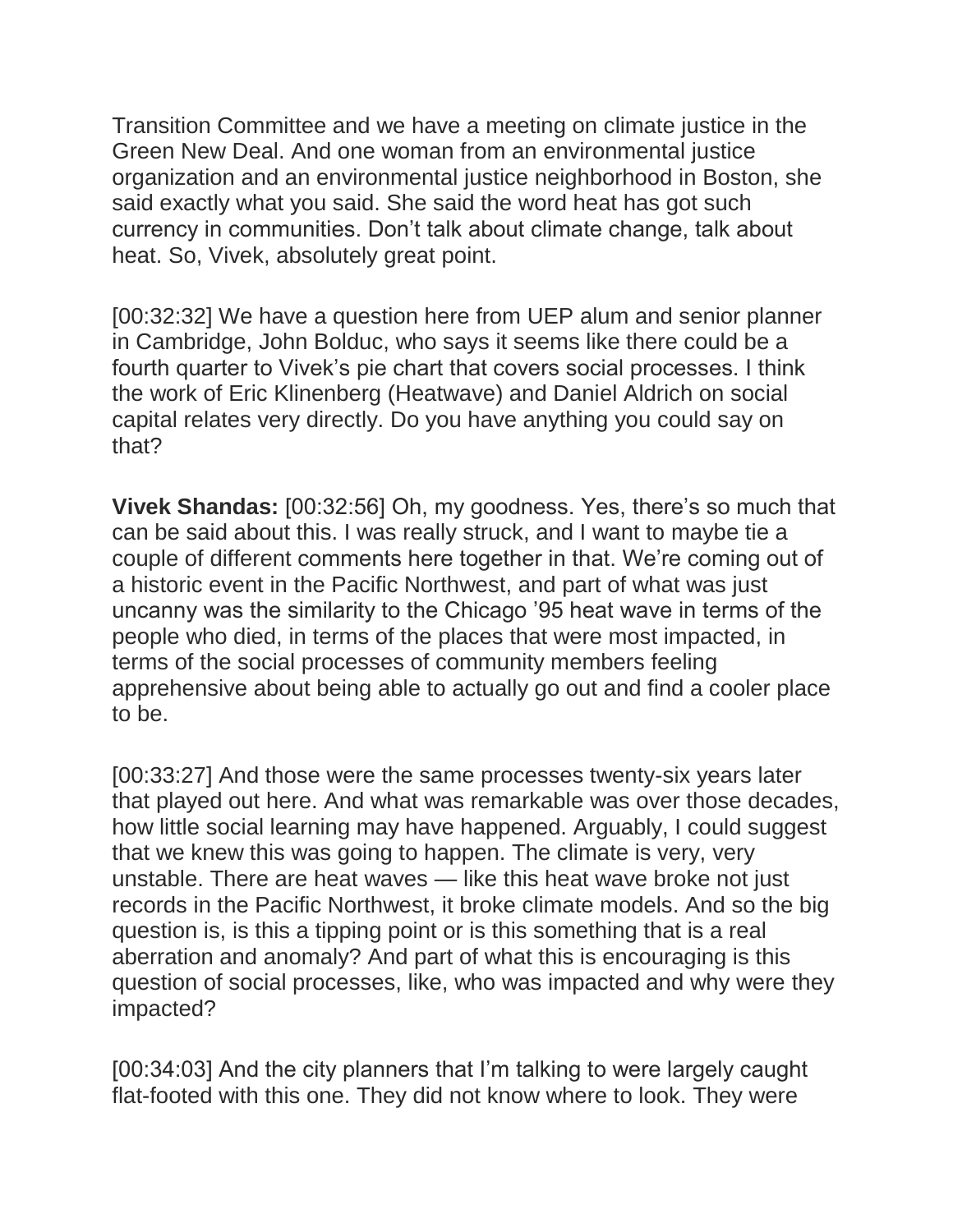sending out text messages to my phone and other people's phone, saying, click on this link to find a cooling center near you without recognition that a lot of communities may question even wanting to go to a government-sponsored cooling center during a heat wave. And so these questions that came up over and over were something that we had been talking about for a couple of decades ahead of time. And luckily, we had a lot of folks who paid attention and are still paying attention to this heat wave. But the social processes are — myriad layers of social processes in this. I couldn't agree more.

**Julian Agyeman:** [00:34:46] Great thanks. We have a question here from Teva Needleman, who works for EcoDistricts in Portland. Can you speak on how this summer's unprecedented heat wave in Portland impacted the communities you were doing research in, especially since many of our facilities aren't equipped for that type of heat?

**Vivek Shandas:** [00:35:04] Yeah, I was trying to get at this at the previous comment. I mean, it really — we did little in terms of engaging, for example, multifamily residential property owners. Such an essential member of our community because those are the folks who can reach out to those living in their multifamily residential complex and check in on them sometimes 10 days, two weeks before knowledge of a heat wave arriving, saying, Do you have what you need? Can I help you with getting you to a place? Can we get the city, county public health to support your availability of cooling options? Very little was done on that.

[00:35:42] Very little was also done in terms of RV parks and trailer parks, which are also sitting on asphalt and getting just baked. The folks who died in the RV parks — it was a very classic death in terms of their respiratory system basically failing and many of them having pre-existing health conditions as well. And so the ability for being able to reach out to those critical members who can access very vulnerable communities is something we're now all wrangling with, in terms of at least emergency management side of things, as opposed to more longer-term planning and some of the infrastructure questions that I was bringing up earlier.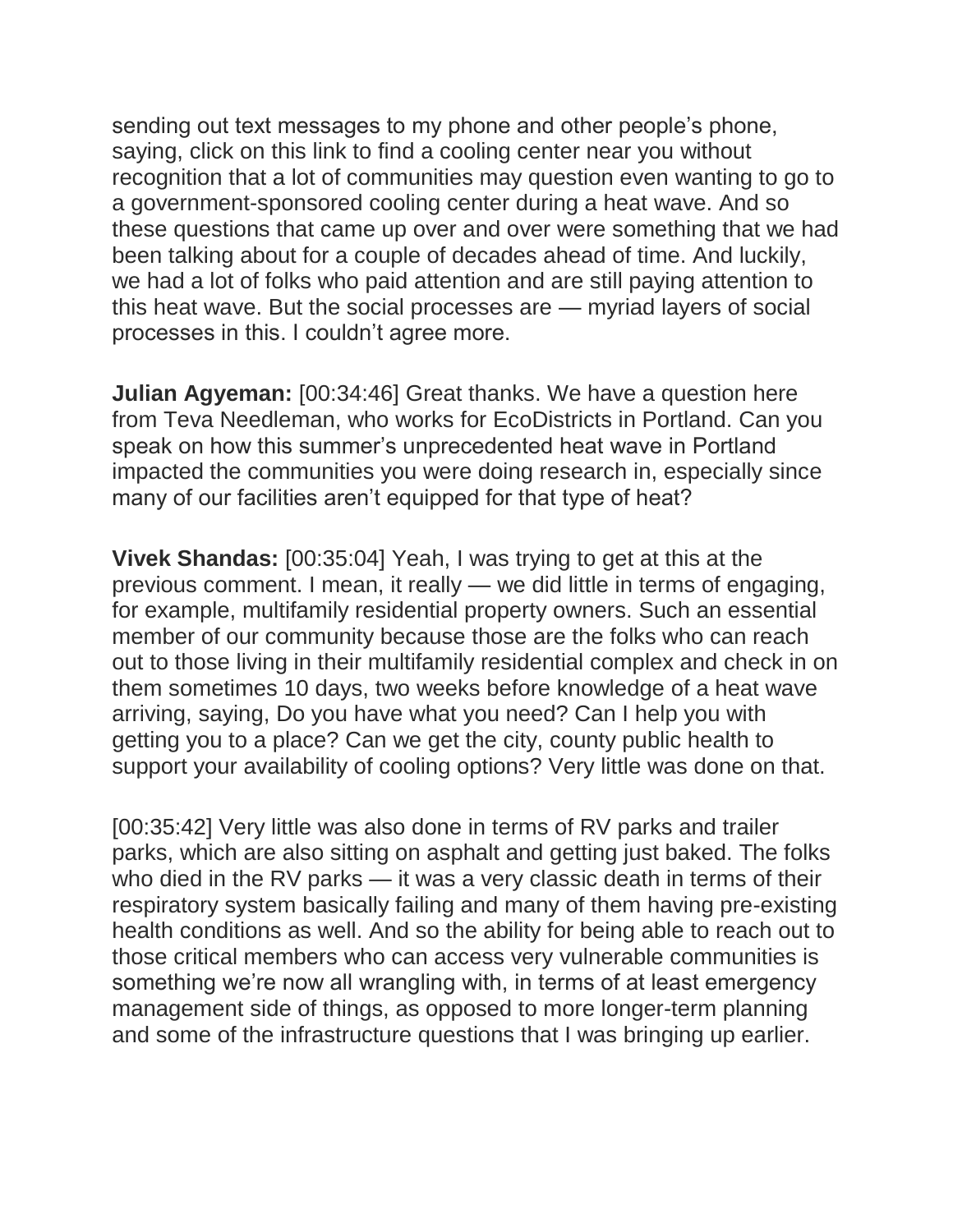**Julian Agyeman:** [00:36:19] Great thanks. We have a question from the Brown House Watch Group, somebody says: on the case studies that you conducted with the highest difference between D and A rated areas, her hometown, Indianapolis, was number eight on the list. Curious if you've investigated Indianapolis yet and what your findings were?

**Vivek Shandas:** [00:36:40] Well, we haven't yet — very interesting patterns. We haven't looked at Indianapolis specifically. We've looked at probably about a dozen cities at this point in a lot of detail — haven't looked at Indianapolis. I'm waiting for somebody in Indianapolis to come out and actually conduct one of these heat campaigns with us. So I'll hold off. We've done Clarksville and Richmond, Indiana, but not Indianapolis.

[00:37:04] Anyway, part of this question really, to me, comes down to, what were the local decision-making processes occurring to create this particular pattern in this place. So in Indianapolis, that pattern was likely a negotiation between local planners, consulting groups, and the Federal Home Owners Loan Corporation, all identifying where the red and green and yellow and blue, for that matter areas would be. It's remarkable if you look closely at some of these maps. There are individual roads that are red-lined. Like, very specific, surgical level precision in a time where GIS and mapping weren't quite what we see today. Yet there was this incredibly precise local knowledge that was drawn to be able to delineate these spaces. And so really suggests to us, like there are some very complex social processes at work and negotiations that were going on to create what we see in Indianapolis or anywhere else, for that matter.

**Julian Agyeman:** [00:38:02] Thanks, Vivek. We have a question from Shmuel Yerushalmi, who's asking if in the frames of your activity and your research projects, you're trying to offer any practical solutions to problems of drastic eats and any other climate change risks?

**Vivek Shandas:** [00:38:18] Oh boy, that's part of the whole consulting wing of this work. I mean, I don't know how else to put it, but that's kind of where that is. There's a lot of practical solutions, and I would love to follow up on this one because I could talk for the rest of the time on that.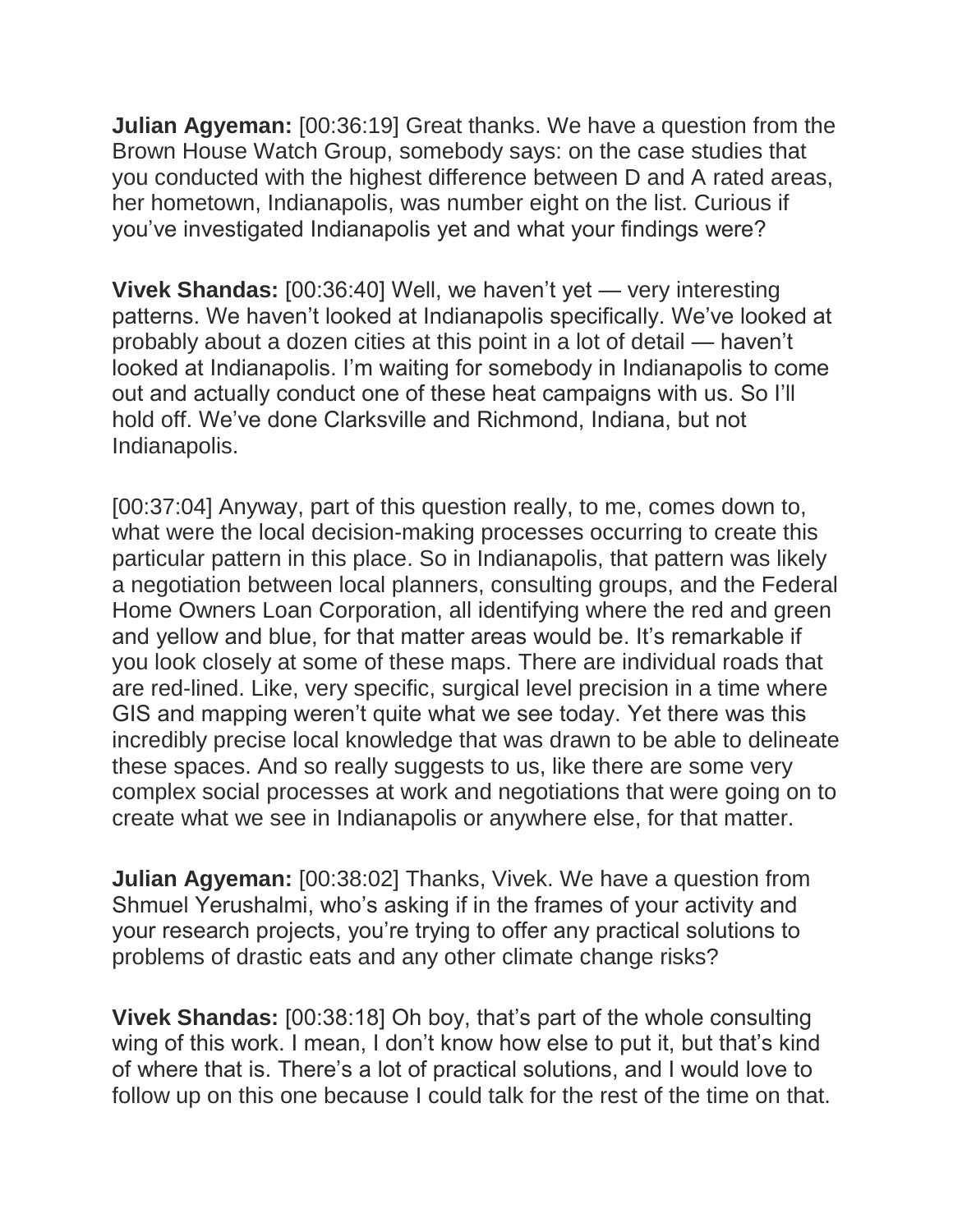**Julian Agyeman:** [00:38:33] No, it's a huge question, yeah. We have a question from Jean Boucher, who says, could you talk a little bit about the power dynamics and the politics of planning? Are we just hoping to get this information out there and somehow planning will change? Yeah, how do we make change, I think is what Jean is asking.

**Vivek Shandas:** [00:38:53] Yeah, you know, we're all going to come into our theories of change in different ways. I found in my own lived experience that for this work to get activated, it really requires somebody internally, locally to advance this work. Somebody who is able to recognize the severity of the issue, recognize it's distributional inequities. Recognize that there are specific features of the landscape that are amplifying these temperatures, specific access that some communities have and don't have that mediates those impacts. And that person or that group of people — I have had tremendous fortune, I mean, there are some of them I actually recognize on this call here, like John from Cambridge, for example — and there are folks who are really those champions who we really need to enable and support through financial and logistics and administrative support to be able to advance the engagement efforts locally to identify what are the solutions that might work best for this particular community. And that's really where I would really like to see the conversation go.

**Julian Agyeman:** [00:39:58] This isn't a question from the floor, this is my question. I've noticed a lot of cities are now employing heat emergency officers. Where are they embedded, Vivek? And are they just about the immediate heat problem? Or are they thinking longer term like you and I as urban planning professors about how we can make the changes permanent? Or are these heat emergency people essentially public health people?

**Vivek Shandas:** [00:40:26] Right. I mean, it varies by place. For example, I talked to Jane Gilbert many times, who's considered like the first U.S. heat officer for the City of Miami and County Miami-Dade, and it's super interesting that that's a privately funded position from what I understand. And then there's a publicly funded position in Phoenix, Arizona that the mayor put forward with a professor from Arizona State.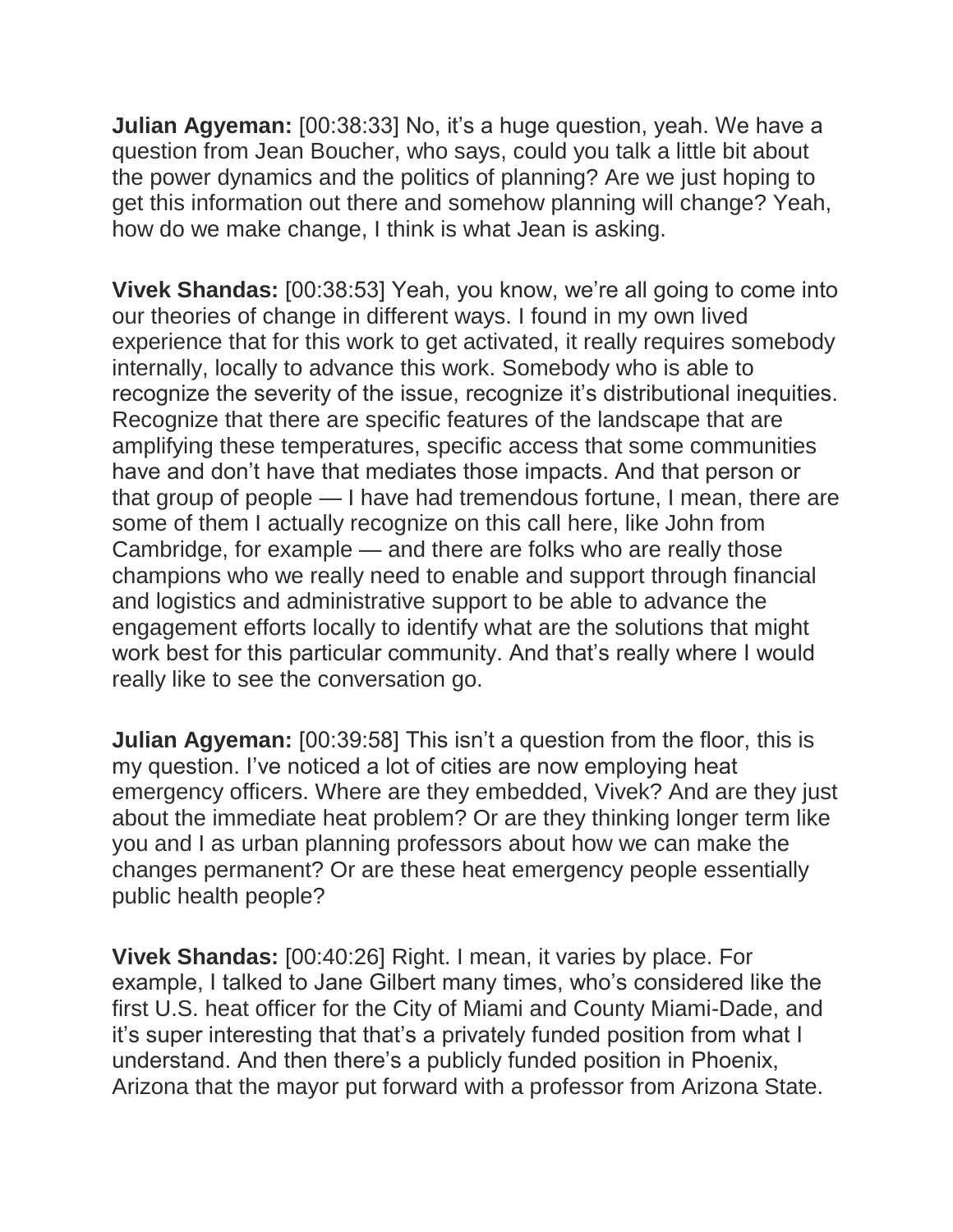[00:40:47] And my hunch is that, in talking to a few of the folks, it's that heat, like many other climate issues, maybe unlike flooding per say, but it falls between the cracks. It's like we have these institutions, these organizations that have — been bureaus that have been set up, at least from the municipal point of view, that have specific agenda specific missions. And heat is just one of those things that we've seen. Over and over just not get much attention And so these officers often, what I've noticed, is play a role of bringing together these different entities in kind of a coordinated, coherent agenda that allows the region to identify what are the strategies, what are the vulnerabilities, what are the resiliency questions that are coming up in the region.

[00:41:31] And so I think they could be from public health, they could be from planning. I personally think that planning is really well situated for not only the short term work and also the longer term work in being able to bring together the multiple constituencies to be able to have that conversation of what a heat mitigation plan would look like for a region, which is something I'm really pushing for. And then the broader governance questions that officer actually brings up, like, how are they going to be held accountable? Are there going to be specific policies that are developed for new developments that are going, are there going to be specific engagements of multifamily residential property managers that are occurring? Multiple layers like that that I think these officers are going to have to figure out how to do? But a very important point for sure is we're seeing that governance emerge.

**Julian Agyeman:** [00:42:17] Question from Micah. Can you speak more about your closing provocations? Specifically, two and three. Are the economic insecurities that might result from the lack of engagement campaigns referring to effects of gentrification or something else? What are you seeing in Boston as the way the incoming administration is engaging community on the solutions coming into focus?

**Vivek Shandas:** [00:42:41] Wow Tough one. I can definitely speak to the provocations two and three in the sense of trying to gauge the fact that we have a long history that we're trying to reconcile right now. What I have seen is Arbor Day Foundation, urban community forestry groups,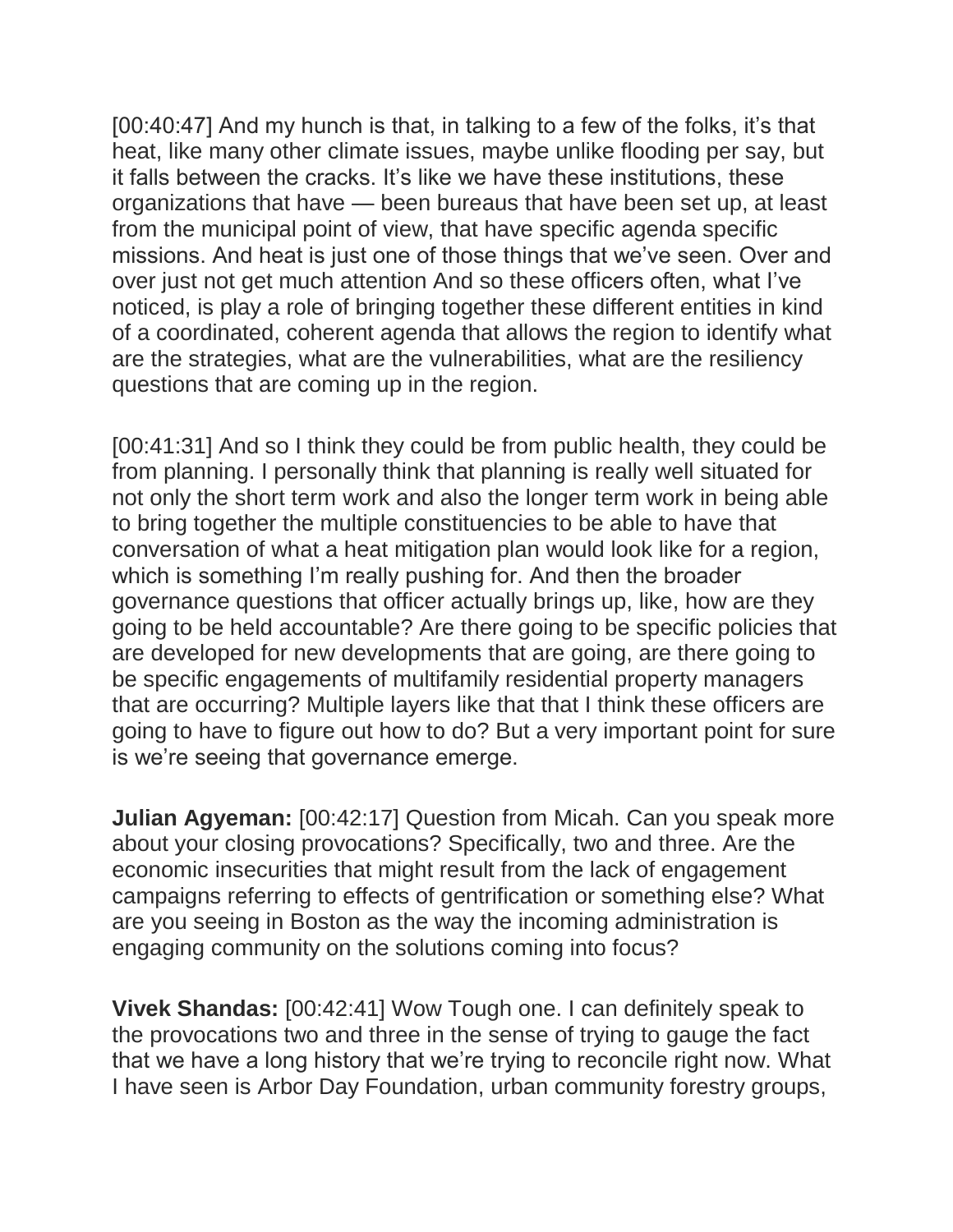and this is really where that comment is coming from is really advancing like this — nature based solutions is really important. So let's bring a bunch of trees into this neighborhood, and let's start digging a bunch of holes in these spots. Let's identify them. And it's like boom, boom, boom, boom. They're ready to go. There's money flowing through urban forestry right now, and so let's get those trees in the ground, etc.

[00:43:15] And the city and the community members that we work on, we have a Robert Wood Johnson Foundation grant to actually conduct a Community Advisory Board in collaboration with the local community based organizations. And what they seem to be saying to us over and over is like, Wait, they haven't even asked us in front of my house what is going to happen? And yet now not only are they putting a tree in, but now I have to be responsible for taking care of that tree. That's my responsibility. And if that tree breaks the sidewalks, I'm responsible for fixing those sidewalks as well. So suddenly the city is burdened me with a greater responsibility that I never, ever imagined would happen without consulting with me.

[00:43:55] So this interesting kind of tension that I'm observing between residents and municipal officers is something that's playing out in terms of it often exacerbating the distrust. And even tree survivorship, and to a certain extent, the economic insecurity of municipal agencies that go in and plant a hundred trees in a neighborhood where they aren't wanted and 50 of them die or are somehow not cared for or vandalized and killed — actively killed. And so that is something that may seem mundane, but something I think that points to a much larger phenomenon that we've long been entrenched in and that is doing to a community as opposed to doing with the community and co-producing some of those landscapes together.

**Julian Agyeman:** [00:44:41] Absolutely. One of our alums worked in Providence, Rhode Island, and local community was getting exactly what you're saying, the tree treatment, and one member of the community said, I don't want that species of tree. It will drip sap on my car.

**Vivek Shandas:** [00:44:58] Yes.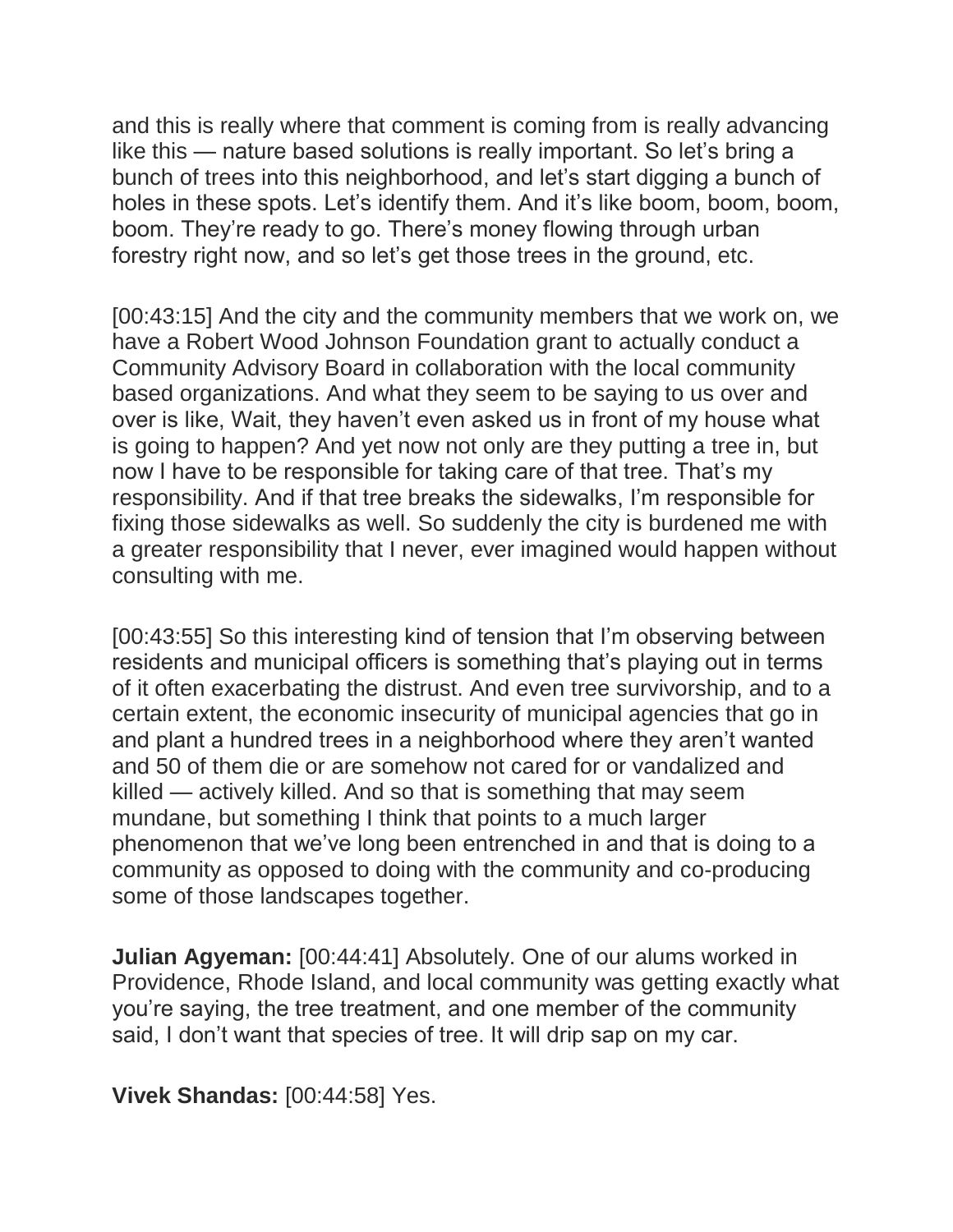**Julian Agyeman:** [00:44:58] So we have intimate knowledge in communities, don't we Vivek? So instead of just placing things, we should be working with communities on these. We have one more question from recent Meghan Tenhoff, are these communication techniques and messaging transferable to rural communities? Have you studied or who is studying these issues in rural areas? In thinking about the future of federal climate policy, the rural electorate holds significantly more power than the city electorate.

**Vivek Shandas:** [00:45:31] Yeah, Megan, wonderful question. I haven't spent a lot of time, admittedly, in working with rural communities around many of these topics. The main work I've done is with indigenous communities in the Pacific Northwest that are in what would be called rural areas and trying to understand how traditional ecological knowledge of fire management, for example, is a different topic, which fire is also a heat related issue, it turns out. And how traditional ecological knowledge around fire management can be better incorporated into local as well as federal fire management policies. And so that is some extraordinary work — way over my pay grade and over my head. But it's folks that are actively involved in traditional ecological knowledge as being a direct means of being able to improve the propensity intensity, and I think expansiveness of wildfires in the west these days. Super interesting work.

**Julian Agyeman:** [00:46:27] Vivek, we could talk to you for ages. Fantastic presentation and what Vivek didn't mention was the New York Times actually did some really amazing graphics covering his and his colleagues' work. So check out the graphics in The New York Times and congratulations for getting your work, the impact out there through channels like the New York Times. Vivek, go and teach can be a good professor. Let's give a Cities@Tufts, UEP thanks and gratitude to Vivek Shandas. Vivek, thank you.

[00:47:03] This is the final colloquium of the season. In Spring we've got similarly great speakers. Look out for our lists, which will be coming up soon. Thank you.